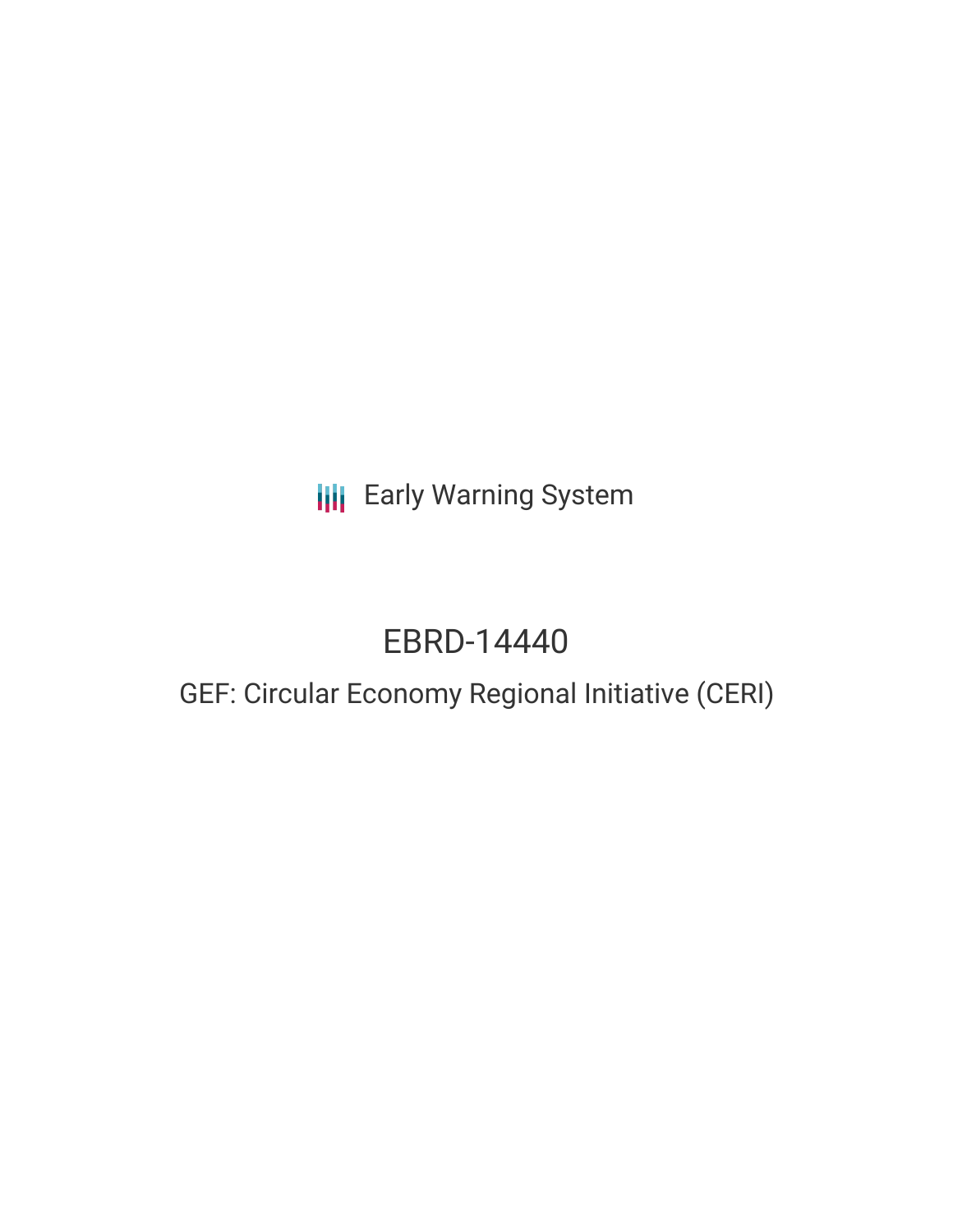

#### **Quick Facts**

| <b>Countries</b>              | Albania, Bosnia and Herzegovina, Macedonia, Montenegro, Serbia, Turkey |
|-------------------------------|------------------------------------------------------------------------|
| <b>Financial Institutions</b> | European Bank for Reconstruction and Development (EBRD)                |
| <b>Status</b>                 | Approved                                                               |
| <b>Bank Risk Rating</b>       |                                                                        |
| <b>Sectors</b>                | Climate and Environment, Technical Cooperation                         |
| <b>Investment Type(s)</b>     | <b>Advisory Services</b>                                               |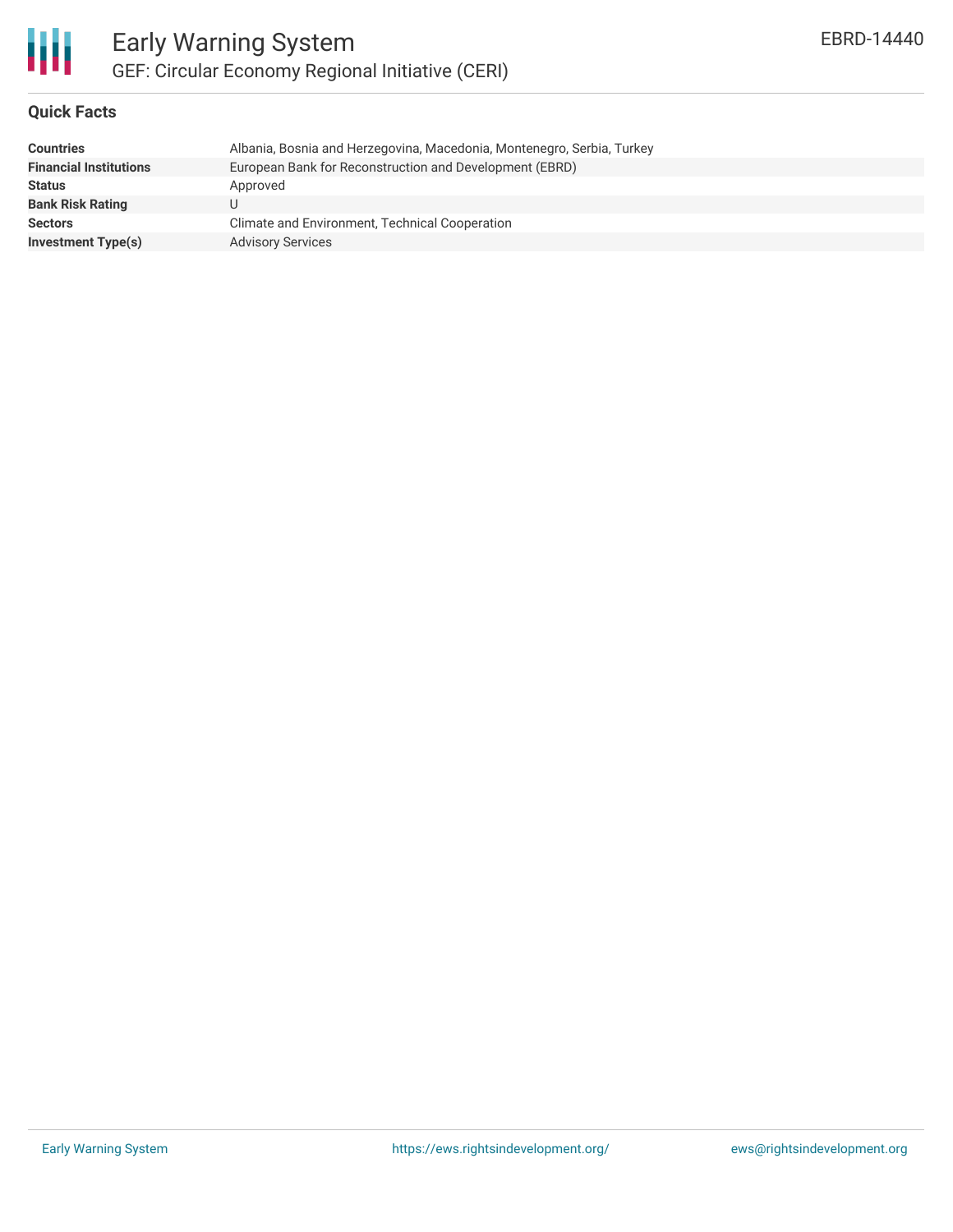

#### **Project Description**

According to the Bank's website, the project provides technical assistance to target countries for adopting circular technologies and strategies. The technical assistance is provided as part of EBRD's Circular Economy Regional Initiative ("CERI") aiming to support investments in private, public and municipal sectors which implement innovative resource efficient technologies, circular processes and adopt circular business models in Turkey and Albania, Bosnia-Herzegovina, Montenegro, North Macedonia, Serbia. This will be achieved by (i) improving management of raw materials during the full lifecycle of products and diverting waste from landfills and the marine environment, (ii) reducing/avoiding greenhouse gas emissions, (iii) eliminating, preventing and improving management of harmful chemicals.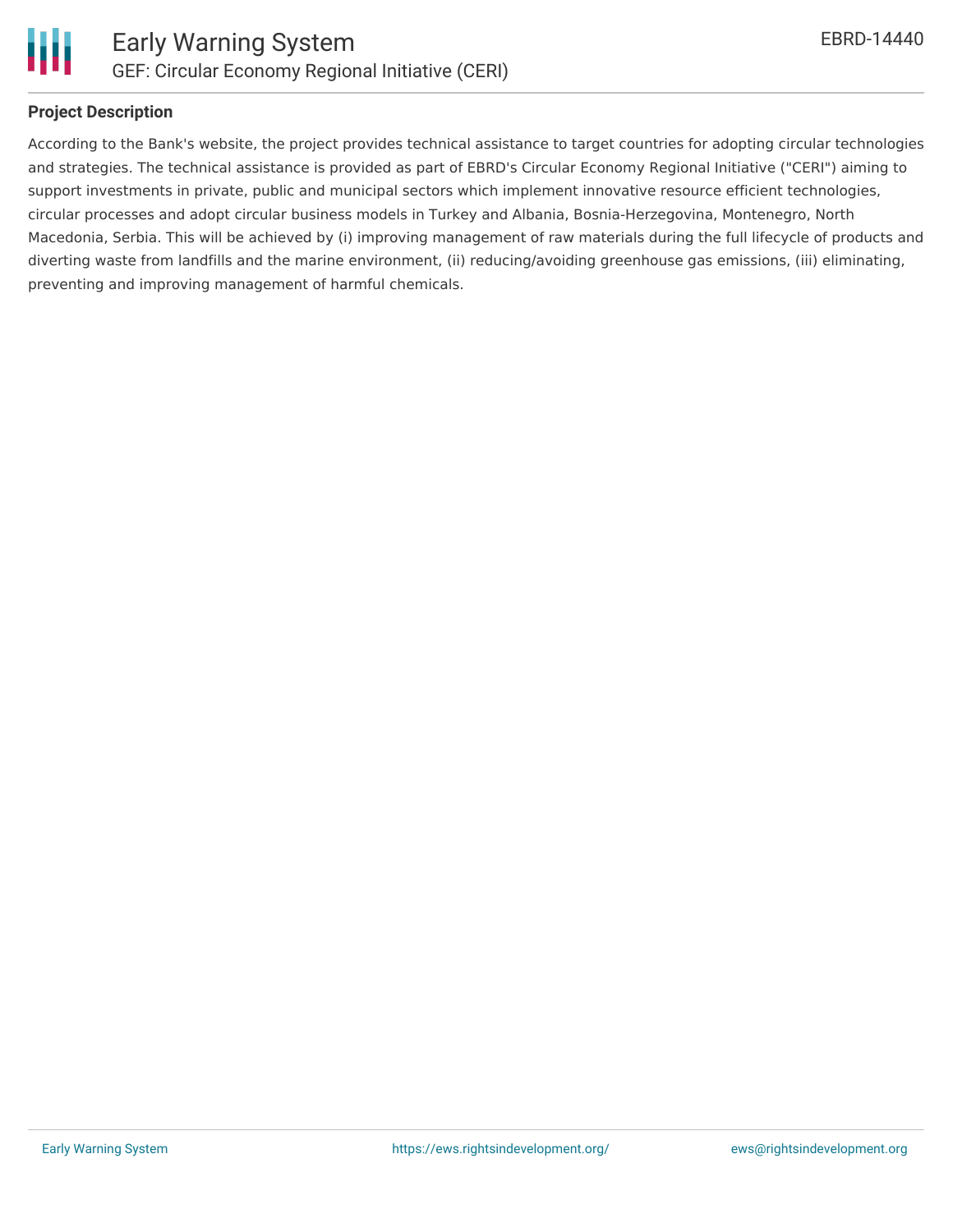

### **Investment Description**

European Bank for Reconstruction and Development (EBRD)